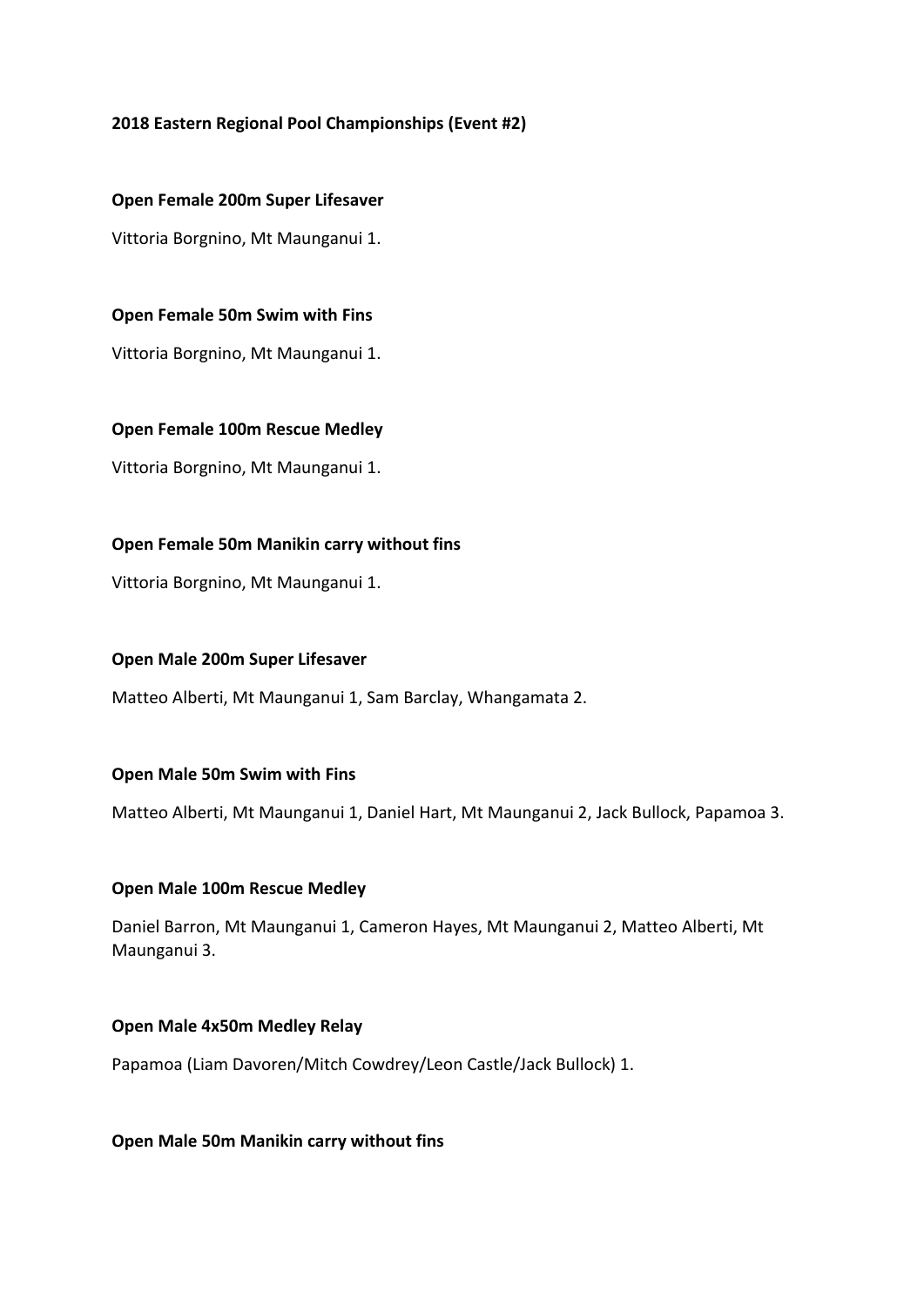Daniel Barron, Mt Maunganui 1, Cameron Hayes, Mt Maunganui 2, Daniel Hart, Mt Maunganui 3.

# **6x50m Mega Relay**

Mt Maunganui (Daniel Hart/Tessa Bradley/Lochlainn O'Connor/Isabella Akroyd/Daniel Shanahan/Olive Pearce) 1, Mt Maunganui (Cameron Hayes/Eleanor Gilbert/Declan Dempster/Caitlin Pringle/Matthew Wagstaff/Hannah Richardson) 2, Mt Maunganui (Matteo Alberti/Vittoria Borgnino/Harry Low/Olivia Carr-Manoit/Benjamin Cosford/Kiana O'Fee) 3.

# **Open Mixed 4x50m Medley Relay**

Mt Maunganui (Daniel Hart/Eleanor Gilbert/Vittoria Borgnino/Matteo Alberti) 1, Mt Maunganui (Cameron Hayes/Olivia Carr-Manoit/Charlotte Webb/Daniel Barron) 2.

# U11 Female 50m Brick Carry without Fins

Grace Richardson, Omanu 1, Hayley Fowler, Mt Maunganui 2, Olivia Middleweek, Mt Maunganui 3, Grace Rickit, Mt Maunganui 4, Ella McKay, Whakatane 5, Tetsani Thompson, Mt Maunganui 6.

#### **U11 Female 50m Rescue Medley**

Grace Richardson, Omanu 1, Hayley Fowler, Mt Maunganui 2, Tetsani Thompson, Mt Maunganui 3, Grace Rickit, Mt Maunganui 4, Isobella Davoren, Papamoa 8, Paige Martley, Mt Maunganui 9.

#### **U11 Female 50m Swim with Fins**

Grace Richardson, Omanu 1, Hayley Fowler, Mt Maunganui 2, Tetsani Thompson, Mt Maunganui 3, Holly Rowland, Whakatane 4, Grace Rickit, Mt Maunganui 5, Olivia Middleweek, Mt Maunganui 6.

#### **U11 Male 50m Brick Carry without Fins**

Caign Boonen, Whakatane 1, Charlie Shivnan, Omanu 2, Nicholas Reeder, Mt Maunganui 3.

#### **U11 Male 50m Rescue Medley**

Nicholas Reeder, Mt Maunganui 1, Flyn Beattie, Papamoa 2, Charlie Shivnan, Omanu 3.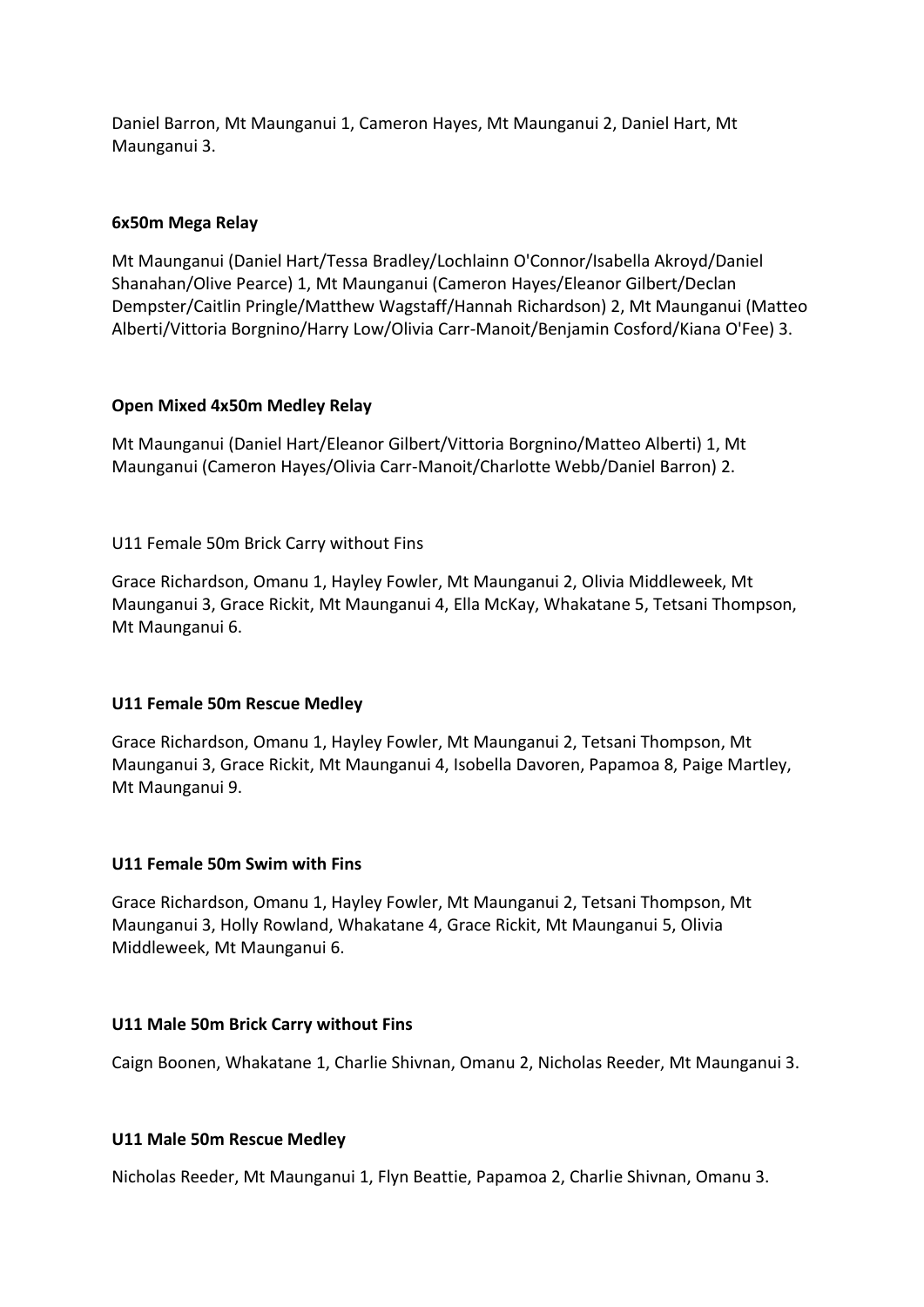#### **U11 Male 50m Swim with Fins**

Caign Boonen, Whakatane 1, Charlie Shivnan, Omanu 2, Nicholas Reeder, Mt Maunganui 3.

# **U12 Female 4x50m Medley Relay**

Whakatane (Hannah Baxter/Keira Follows/Holly Rowland/Ella McKay) 1, Omanu (Ramari York/Grace Richardson/Monique Bartlett/Mikaela Ketu) 2, Mt Maunganui (Niamh Manning/Charlotte Gilbert/Olivia Middleweek/Hayley Fowler) 3.

# **U12 Female 50m Brick Carry without Fins**

Hannah Baxter, Whakatane 1, Monique Bartlett, Omanu 2, Layla Rowland, Whakatane 3, Niamh Manning, Mt Maunganui 4, Arianna Roberts-Lochray, Papamoa 5, Rosie Morley, Waihi Beach 8.

# **U12 Female 50m Rescue Medley**

Hannah Baxter, Whakatane 1, Layla Rowland, Whakatane 2, Niamh Manning, Mt Maunganui 3, Trelise Chote, Papamoa 4, Arianna Roberts-Lochray, Papamoa 5, Monique Bartlett, Omanu 8.

#### **U12 Female 50m Swim with Fins**

Layla Rowland, Whakatane 1, Hannah Baxter, Whakatane 2, Arianna Roberts-Lochray, Papamoa 3, Trelise Chote, Papamoa 4, Niamh Manning, Mt Maunganui 5, Keira Follows, Whakatane 7.

# **U12 Male 4x50m Medley Relay**

Whakatane (Caign Boonen/Oliver Christie/Jai Julian/Xavier Christie) 1, Mt Maunganui (Ben Marshall/Mattais Nijssen/Edward Webb/Nicholas Reeder) 2.

#### **U12 Male 50m Brick Carry without Fins**

Braith Swanberg, Omanu 1, Leo Keaney, Omanu 2, Luke Thompson, Papamoa 3, Luke Morton, Omanu 5, Michael Conder, Papamoa 6, Troy Walter, Papamoa 7.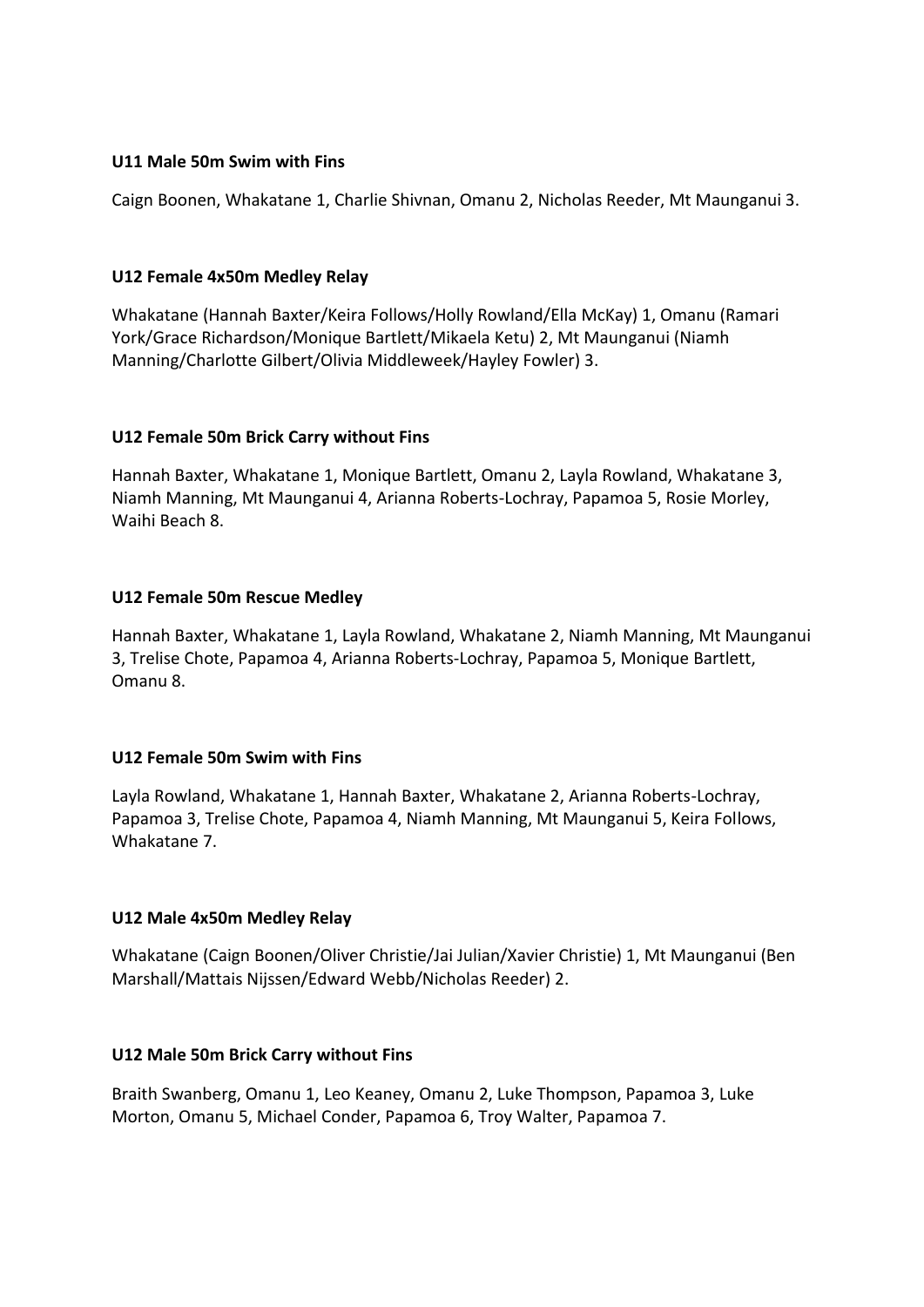#### **U12 Male 50m Rescue Medley**

Braith Swanberg, Omanu 1, Leo Keaney, Omanu 2, Jack McSweeney, Omanu 3, Troy Walter, Papamoa 4, Luke Thompson, Papamoa 5, Luke Morton, Omanu 6.

#### **U12 Male 50m Swim with Fins**

Braith Swanberg, Omanu 1, Leo Keaney, Omanu 2, Luke Morton, Omanu 3, Troy Walter, Papamoa 4, Luke Thompson, Papamoa 5, Fergus McHardy, Papamoa 6.

#### **U12 Mixed 4x50m Medley Relay**

Mt Maunganui (Hugo Mollison/Tetsani Thompson/Grace Rickit/Taylor Svendsen) 1.

#### **U13 Female 50m Brick Carry without Fins**

Talitha McEwan, Papamoa 1, Danielle Fowler, Mt Maunganui 2, Renee Carey, Omanu 3.

#### **U13 Female 50m Rescue Medley**

Talitha McEwan, Papamoa 1, Danielle Fowler, Mt Maunganui 2, Renee Carey, Omanu 3.

#### **U13 Female 50m Swim with Fins**

Talitha McEwan, Papamoa 1, Danielle Fowler, Mt Maunganui 2, Willow Cameron, Omanu 3.

#### **U13 Male 50m Brick Carry without Fins**

Jamie Julian, Whakatane 1, Jacob Reeder, Mt Maunganui 2, Jamie Forsyth, Whakatane 3.

#### **U13 Male 50m Rescue Medley**

Thomas Richardson, Mt Maunganui 1, Jamie Julian, Whakatane 2, Jamie Forsyth, Whakatane 3.

#### **U13 Male 50m Swim with Fins**

Jamie Julian, Whakatane 1, Thomas Richardson, Mt Maunganui 2, Jamie Forsyth, Whakatane 3.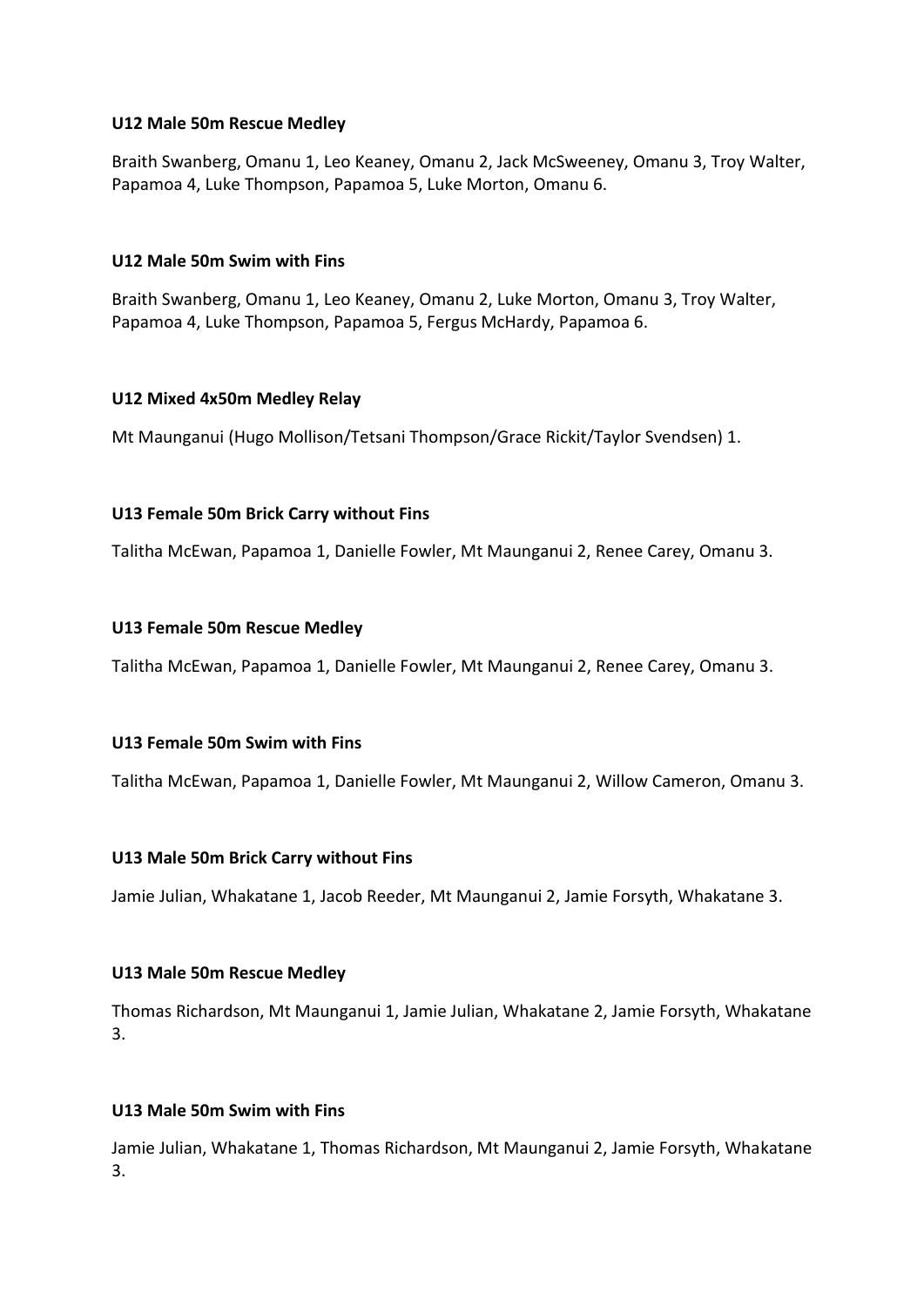### **U14 Female 4x50m Medley Relay**

Omanu (Lucy Bartlett/Isabella Etherington/Renee Carey/Jessica Carey) 1, Mt Maunganui (Lily Pearce/Danielle Fowler/Poppy Wilson/Grace Akroyd) 2, Papamoa (Talitha McEwan/Bella Peddle/Brooke Harris/Morgan Edwards) 3.

# **U14 Female 50m Brick Carry without Fins**

Lucy Bartlett, Omanu 1, Poppy Wilson, Mt Maunganui 2, Lily Pearce, Mt Maunganui 3, Grace Akroyd, Mt Maunganui 4, Isabella Etherington, Omanu 6, Brooke Harris, Papamoa 7.

#### **U14 Female 50m Rescue Medley**

Lucy Bartlett, Omanu 1, Lily Pearce, Mt Maunganui 2, Grace Akroyd, Mt Maunganui 3, Poppy Wilson, Mt Maunganui 4, Jessica Carey, Omanu 5, Ellie Thompson, Mt Maunganui 7.

#### **U14 Female 50m Swim with Fins**

Lucy Bartlett, Omanu 1, Lily Pearce, Mt Maunganui 2, Poppy Wilson, Mt Maunganui 3, Grace Akroyd, Mt Maunganui 4, Jessica Carey, Omanu 5, Lucy Sandford, Omanu 6.

#### **U14 Male 4x50m Medley Relay**

Whakatane (Tyrone Herring/Marley Orr/Jamie Julian/Jamie Forsyth) 1, Mt Maunganui (Mitchell Bark Riki/Thomas Richardson/Jacob Reeder/Liam Shanahan) 2, Papamoa (Max King/Harrison Beattie/Azrael Cabusao/Fergus McHardy) 3.

# **U14 Male 50m Brick Carry without Fins**

Marley Orr, Whakatane 1, Liam Shanahan, Mt Maunganui 2, Mitchell Bark Riki, Mt Maunganui 3.

#### **U14 Male 50m Rescue Medley**

Marley Orr, Whakatane 1, Liam Shanahan, Mt Maunganui 2, Tyrone Herring, Whakatane 3.

### **U14 Male 50m Swim with Fins**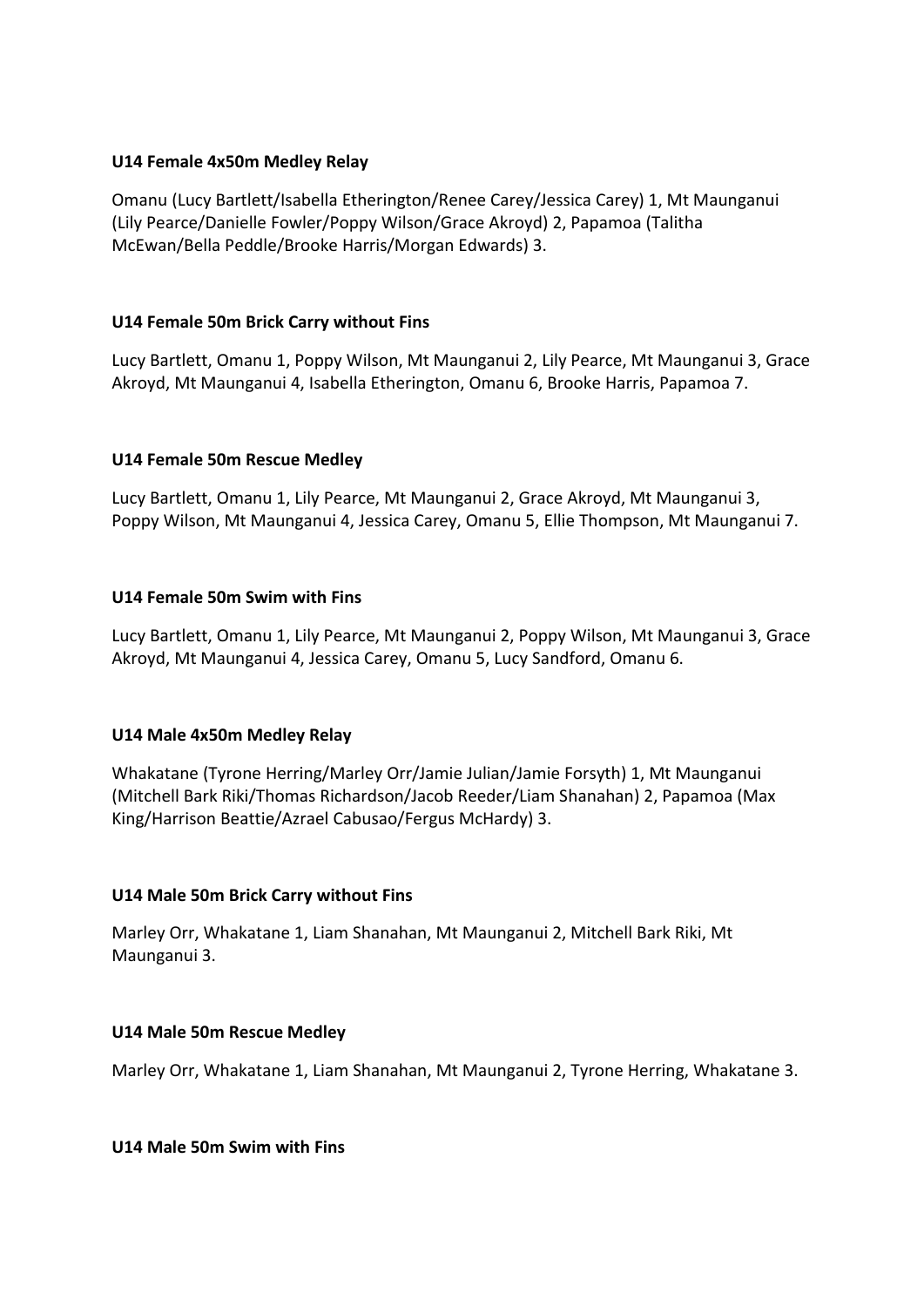Marley Orr, Whakatane 1, Tyrone Herring, Whakatane 2, Liam Shanahan, Mt Maunganui 3.

### **200m 8x25m Super Mega Relay**

U14 Mixed. Whakatane (Keira Follows/Jamie Julian/Layla Rowland/Tyrone Herring/Marley Orr/Hannah Baxter/Caign Boonen/Ella McKay) 1, Papamoa (Arianna Roberts-Lochray/Trelise Chote/Luke Thompson/Harrison Beattie/Azrael Cabusao/Talitha McEwan/Brooke Harris/Troy Walter) 2, Omanu (Jack McSweeney/Monique Bartlett/Braith Swanberg/Renee Carey/Leo Keaney/Lucy Bartlett/Charlie Shivnan/Grace Richardson) 3.

#### **U14 Mixed 4x50m Medley Relay**

Mt Maunganui (Brea Miller/Oliver Drewe/Elliot Drewe/Lily Nijssen) 1.

# **U16 Female 50m Swim with Fins**

Olive Pearce, Mt Maunganui 1, Caitlin Harris, Papamoa 2, Jayde Hanner, Whangamata 3, Hannah Richardson, Mt Maunganui 4, Caitlin Pringle, Mt Maunganui 5, Heather Stewart, Omanu 6.

#### **U16 Female 100m Rescue Medley**

Olive Pearce, Mt Maunganui 1, Caitlin Pringle, Mt Maunganui 2, Eleanor Gilbert, Mt Maunganui 3, Charlotte Webb, Mt Maunganui 4, Jayde Hanner, Whangamata 5, Hannah Richardson, Mt Maunganui 6.

#### **U16 Female 4x50m Medley Relay**

Mt Maunganui (Caitlin Pringle/Hannah Richardson/Olive Pearce/Kiana O'Fee) 1, Papamoa (Claudia Farr/Saffron O'Donnell/Alex Thompson/Caitlin Harris) 2.

#### **U16 Female 50m Manikin carry without fins**

Olive Pearce, Mt Maunganui 1, Jayde Hanner, Whangamata 2, Caitlin Pringle, Mt Maunganui 3, Charlotte Webb, Mt Maunganui 4, Eleanor Gilbert, Mt Maunganui 5, Olivia Carr-Manoit, Mt Maunganui 6.

**U16 Male 50m Swim with Fins**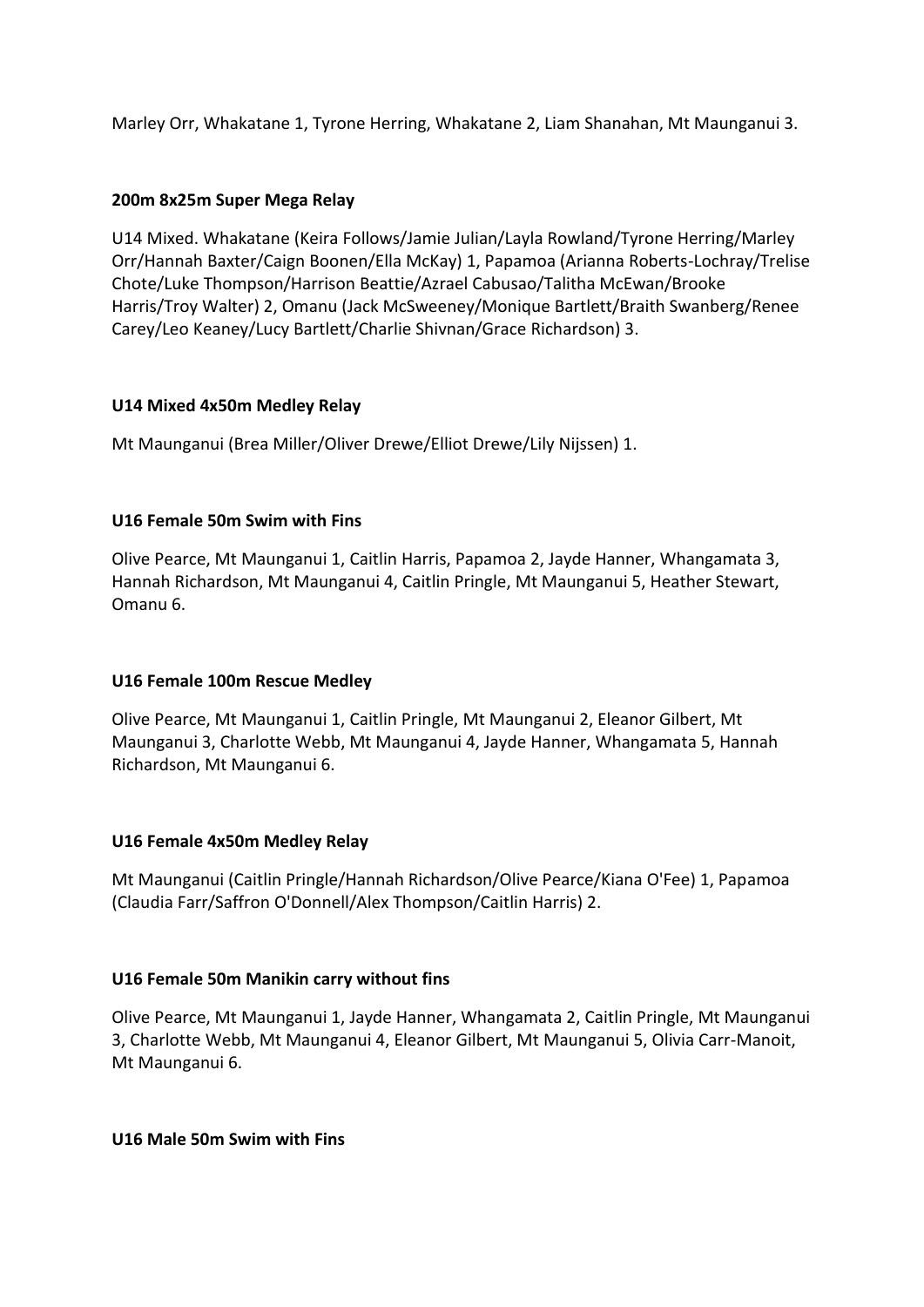Daniel Shanahan, Mt Maunganui 1, Matthew Wagstaff, Mt Maunganui 2, Zachary Reeder, Mt Maunganui 3, Cambell Julian, Whakatane 4, Tanner Baxter, Omanu 7, Manning Baxter, Omanu 8.

#### **U16 Male 100m Rescue Medley**

Daniel Shanahan, Mt Maunganui , Cambell Julian, Whakatane , Gus Shivnan, Omanu , Kel Iggulden, Omanu , Matthew Wagstaff, Mt Maunganui , Benjamin Cosford, Mt Maunganui .

#### **U16 Male 4x50m Medley Relay**

Omanu (Gus Shivnan/Bailey Deed/Kel Iggulden/Manning Baxter) 1, Mt Maunganui (Benjamin Cosford/Zachary Reeder/Matthew Wagstaff/Daniel Shanahan) 2.

#### **U16 Male 50m Manikin carry without fins**

Daniel Shanahan, Mt Maunganui 1, Cambell Julian, Whakatane 2, Tanner Baxter, Omanu 3, Kel Iggulden, Omanu 4, Gus Shivnan, Omanu 5, Benjamin Cosford, Mt Maunganui 6.

#### **U19 Female 200m Super Lifesaver**

Tessa Bradley, Mt Maunganui 1, Jenna Stephenson, Papamoa 2, Lola May Ferber, Mt Maunganui 3.

#### **U19 Female 50m Swim with Fins**

Tessa Bradley, Mt Maunganui 1, Isabella Akroyd, Mt Maunganui 2, Lola May Ferber, Mt Maunganui 3.

#### **U19 Female 100m Rescue Medley**

Tessa Bradley, Mt Maunganui 1, Isabella Akroyd, Mt Maunganui 2, Jenna Stephenson, Papamoa 3.

#### **U19 Female 50m Manikin carry without fins**

Tessa Bradley, Mt Maunganui 1, Isabella Akroyd, Mt Maunganui 2, Lola May Ferber, Mt Maunganui 3.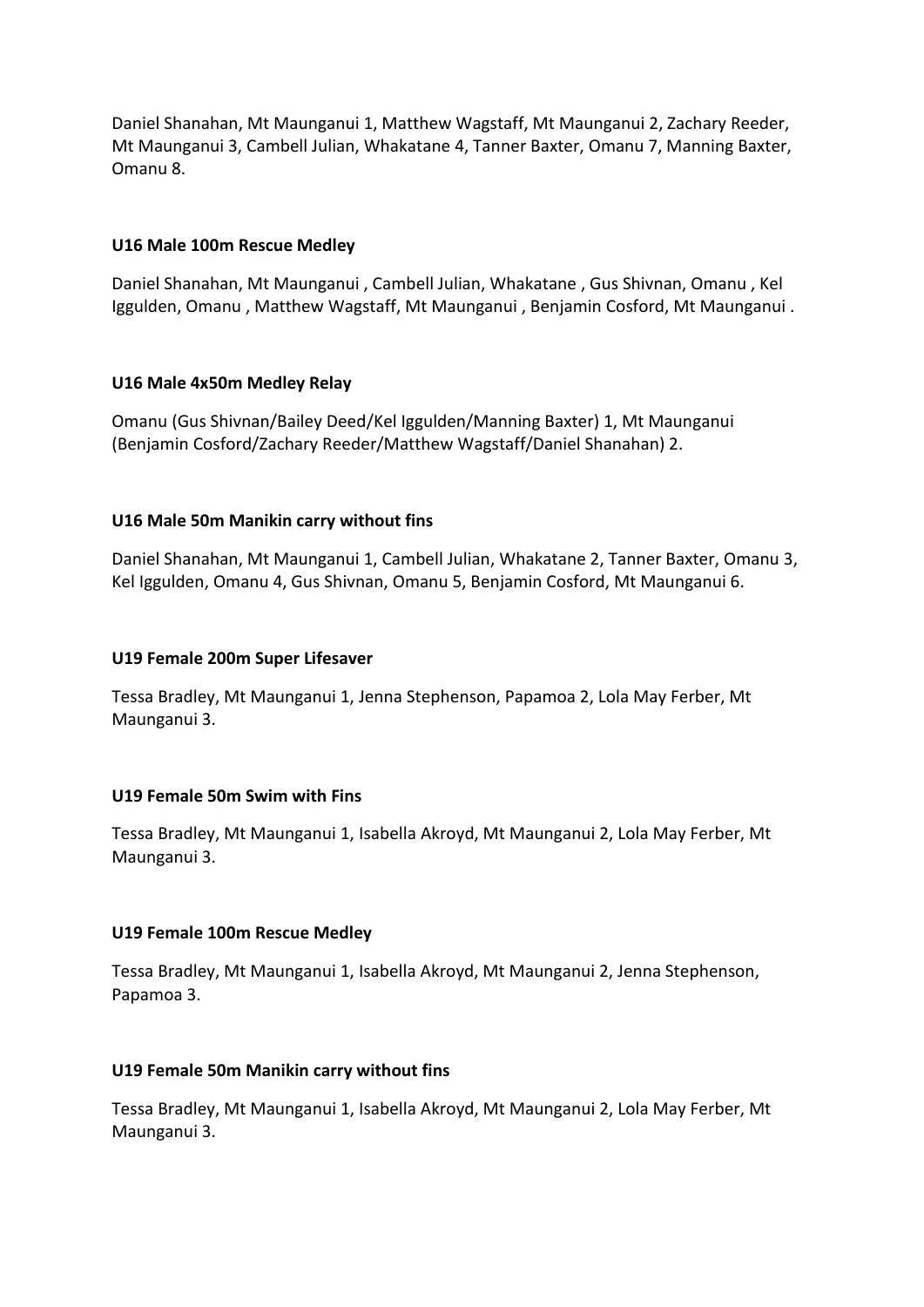### **U19 Male 200m Super Lifesaver**

Lochlainn O'Connor, Mt Maunganui 1, Declan Dempster, Mt Maunganui 2, Callum Fulton, Whangamata 3.

### **U19 Male 50m Swim with Fins**

Lochlainn O'Connor, Mt Maunganui 1, Declan Dempster, Mt Maunganui 2, Mitch Cowdrey, Papamoa 3.

# **U19 Male 100m Rescue Medley**

Lochlainn O'Connor, Mt Maunganui 1, Declan Dempster, Mt Maunganui 2, Leon Castle, Papamoa 3.

# **U19 Male 50m Manikin carry without fins**

Lochlainn O'Connor, Mt Maunganui 1, Declan Dempster, Mt Maunganui 2, Mitch Cowdrey, Papamoa 3.

# **U19 Mixed 4x50m Medley Relay**

Mt Maunganui (Tessa Bradley/Lochlainn O'Connor/Declan Dempster/Isabella Akroyd) 1, Mt Maunganui (Lola May Ferber/Patrick Bird/Harry Low/Anais Magner) 2, Whangamata (Callum Fulton/Jayde Hanner/Eddie Scott/Edie Ancell) 3.

#### **Top Overall Individual**

#### **Masters Women (40-49)**

Naomi Daveron, Papamoa 1 (9pts), Sandra Boubee, Papamoa 2 (6pts), Catriona Manning, Whakatane 3 (3pts).

#### **Open Men**

Danny Hart, Mt Maunganui 1 (9pts), Mattes Albert, Mt Maunganui 2 (7pts), Sam Barkley, Whangamata 3 (6pts), Daniel Barron, Mt Maunganui 3 (6pts).

#### **U19 Women**

Tessa Bradley, Mt Maunganui 1 (21pts), Isabella Ackroyd 2 (10pts), Jenna Stephenson, Papamoa 3 (4pts).

#### **U19 Men**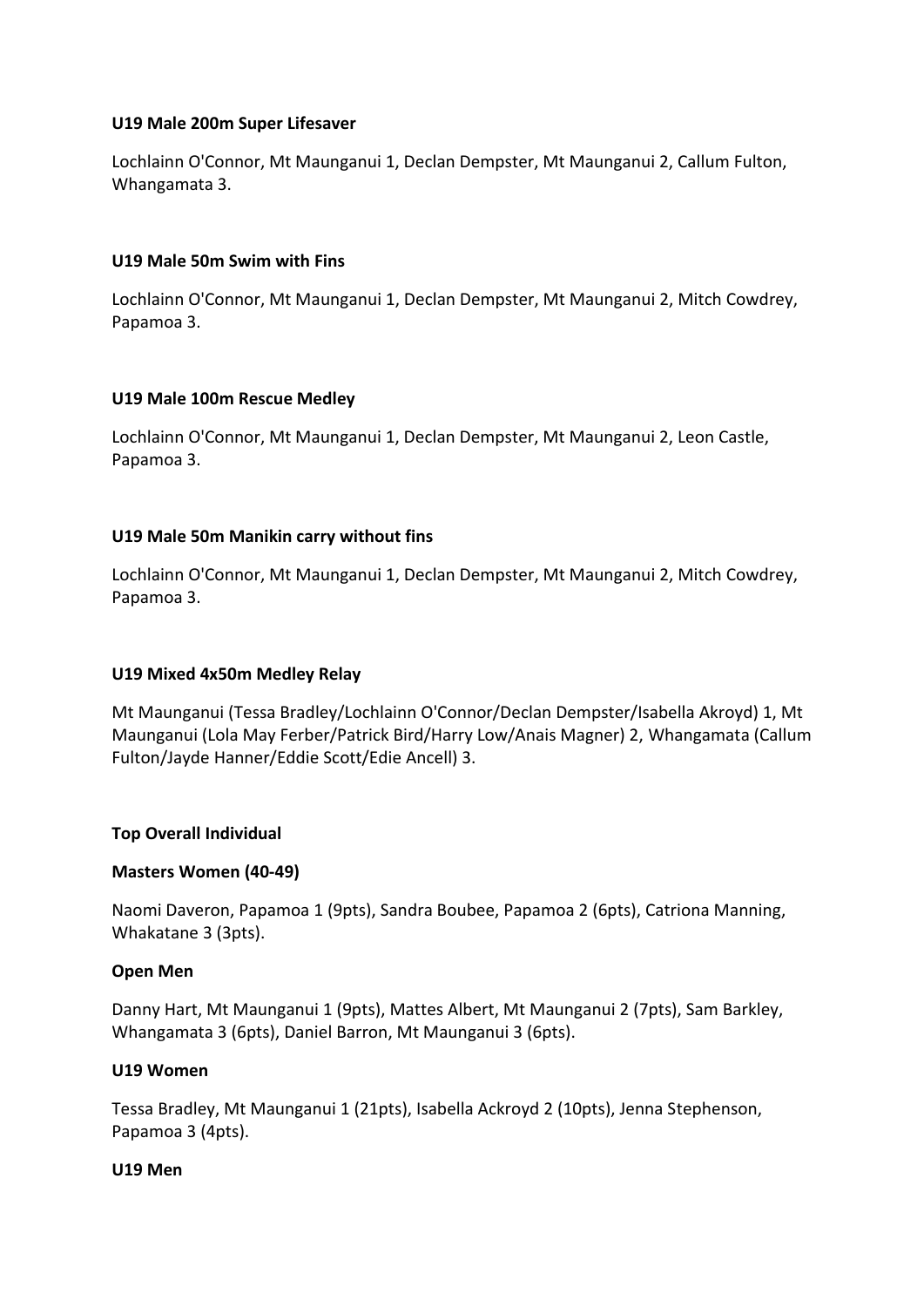Declan Dempster, Mt Maunganui 1 (15pts), Lochlainn O'Conner, Mt Maunganui 2 (9pts), Callum Fulton, Whangamata 3 (6pts).

### **U16 Women**

Olive Pearce, Mt Maunganui 1 (15pts), Molly Shivnan, Omanu 2 (9pts), Jayde Hanna, Whangamata 3 (4pts).

### **U16 Men**

Daniel Shanahan, Mt Maunganui 1 (18pts), Tanner Baxter, Omanu 2 (5pts), Matthew Wagstaff, Mt Maunganui 3 (4pts), Campbell Julian, Whakatane 3 (4pts).

# **U14 Women**

Lucy Bartlett, Omanu 1 (12pts), Lily Pearce, Mt Maunganui 2 (7pts), Poppy Wilson, Mt Maunganui 3 (4pts).

# **U14 Men**

Marley Orr, Whakatane 1 (12pts), Liam Shanahan, Mt Maunganui 2 (7pts), Tyrone Herring, Whakatane 3 (3pts).

# **U13 Women**

Talitha McKewan, Papamoa 1 (12pts), Danielle Fowler, Mt Maunganui 2 (8pts), Renee Carey, Omanu 3 (2pts).

#### **U13 Men**

Jamie Julian, Whakatane 1 (11pts), Jamie Forsyth, Whakatane 2 (5pts), Thomas Richardson 2 (5pts)

#### **U12 Women**

Hannah Baxter, Whakatane 1 (11pts), Layla Rowland, Whakatane 2 (6pts), Niamh Manning, Mt Maunganui 3 (2pts), Trelise Chote, Papamoa 3 (2pts), Monique Bartlett, Omanu 3 (2pts).

#### **U12 Male**

Braith Swanberg, Omanu 1 (10pts), Leo Kearney, Omanu 2 (8pts), Henry Scholes, Mt Maunganui 3 (3pts).

#### **U11 Women**

Hayley Fowler, Mt Maunganui 1 (9pts), Grace Richardson, Omanu 1 (9pts), Olivia Middleweek, Mt Maunganui 3 (3pts).

#### **U11 Men**

Charlie Shivnan, Omanu 1 (8pts), Caign Boonen, Whakatane 1 (8pts), Nicholas Reeder, Mt Maunganui 3 (5pts).